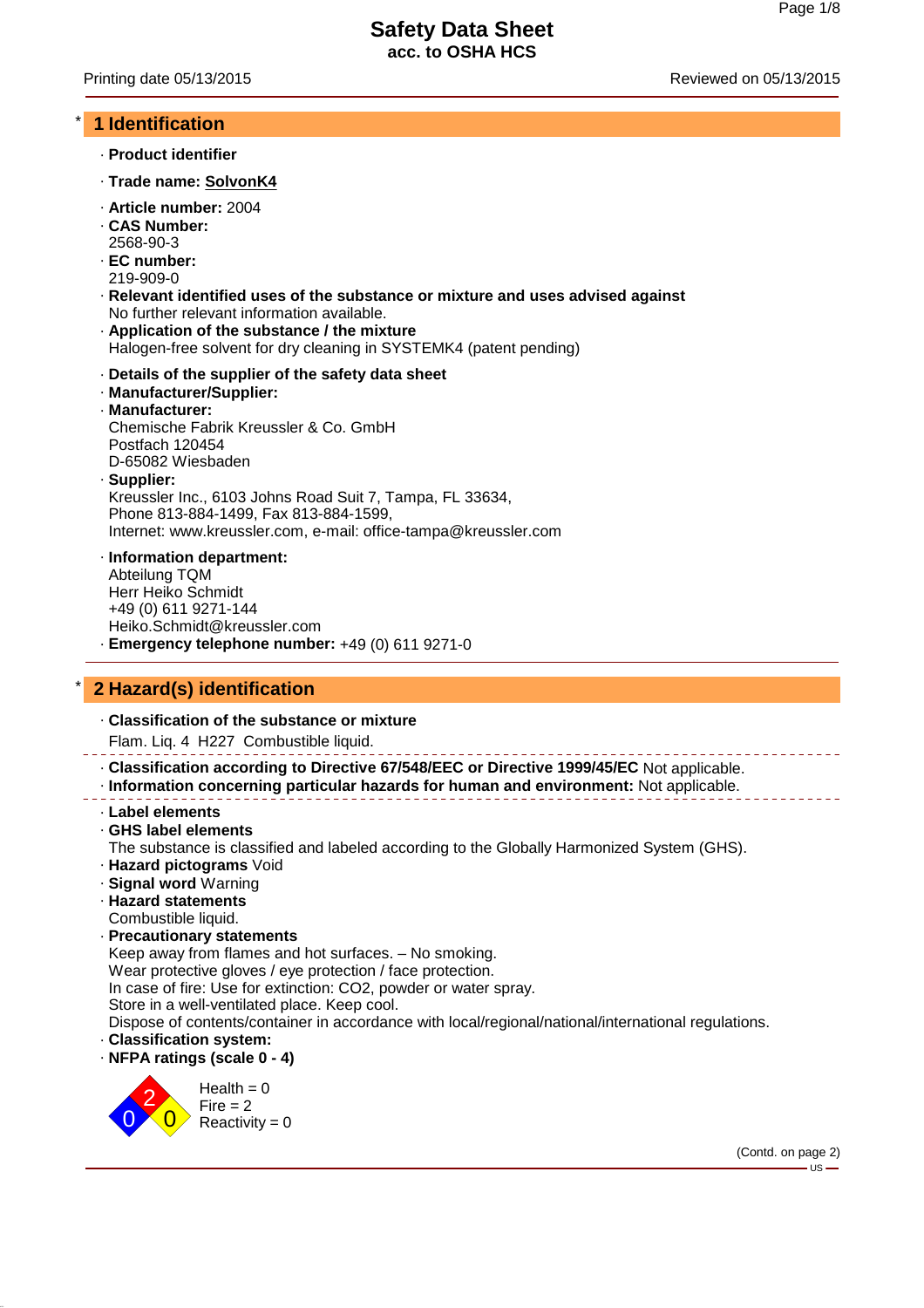Printing date 05/13/2015 Reviewed on 05/13/2015

#### **Trade name: SolvonK4**

· **HMIS-ratings (scale 0 - 4)**

**HEALTH**  FIRE **REACTIVITY** 0  $\boxed{0}$ 2  $Health = 0$  $Fire = 2$  $Reactivity = 0$ 

#### · **Other hazards**

The product does not contain any organic halogen compounds (AOX), nitrates, heavy metal compounds or formaldehydes.

- · **Results of PBT and vPvB assessment**
- · **PBT:** Does not meet the criteria of REACH Annex XIII.
- · **vPvB:** Does not meet the criteria of REACH Annex XIII.

### **3 Composition/information on ingredients**

- · **Chemical characterization: Substances**
- · **CAS No. Description**
- 2568-90-3 1,1'-[methylenebis(oxy)]dibutane
- · **Identification number(s)**
- · **EC number:** 219-909-0
- · **Description:** Halogen-free solvent for dry cleaning in SYSTEMK4 (patent pending)

### **4 First-aid measures**

- · **Description of first aid measures**
- · **General information:** Immediately remove any clothing soiled by the product.
- · **After inhalation:** Supply fresh air; consult doctor in case of complaints.
- · **After skin contact:**
- Rinse with warm water.
- If skin irritation continues, consult a doctor.
- · **After eye contact:** Rinse opened eye for several minutes under running water.
- · **After swallowing:** Rinse out mouth and then drink plenty of water.
- · **Information for doctor:**
- · **Most important symptoms and effects, both acute and delayed** No further relevant information available.
- · **Indication of any immediate medical attention and special treatment needed** No further relevant information available.

# **5 Fire-fighting measures**

- · **Extinguishing media**
- · **Suitable extinguishing agents:** CO2, sand, extinguishing powder. Do not use water.
- · **For safety reasons unsuitable extinguishing agents:** Water
- · **Special hazards arising from the substance or mixture** In case of fire, the following can be released: Carbon monoxide (CO)
- · **Advice for firefighters**
- · **Protective equipment:** Use normal protective clothing.
- · **Additional information**

Dispose of fire debris and contaminated fire fighting water in accordance with official regulations.

# **6 Accidental release measures**

- · **Personal precautions, protective equipment and emergency procedures** Wear protective equipment. Keep unprotected persons away.
- · **Environmental precautions:** Do not allow product to reach sewage system or any water course.
- · **Methods and material for containment and cleaning up:**

Absorb with liquid-binding material (sand, diatomite, acid binders, universal binders, sawdust).

(Contd. on page 3)

(Contd. of page 1)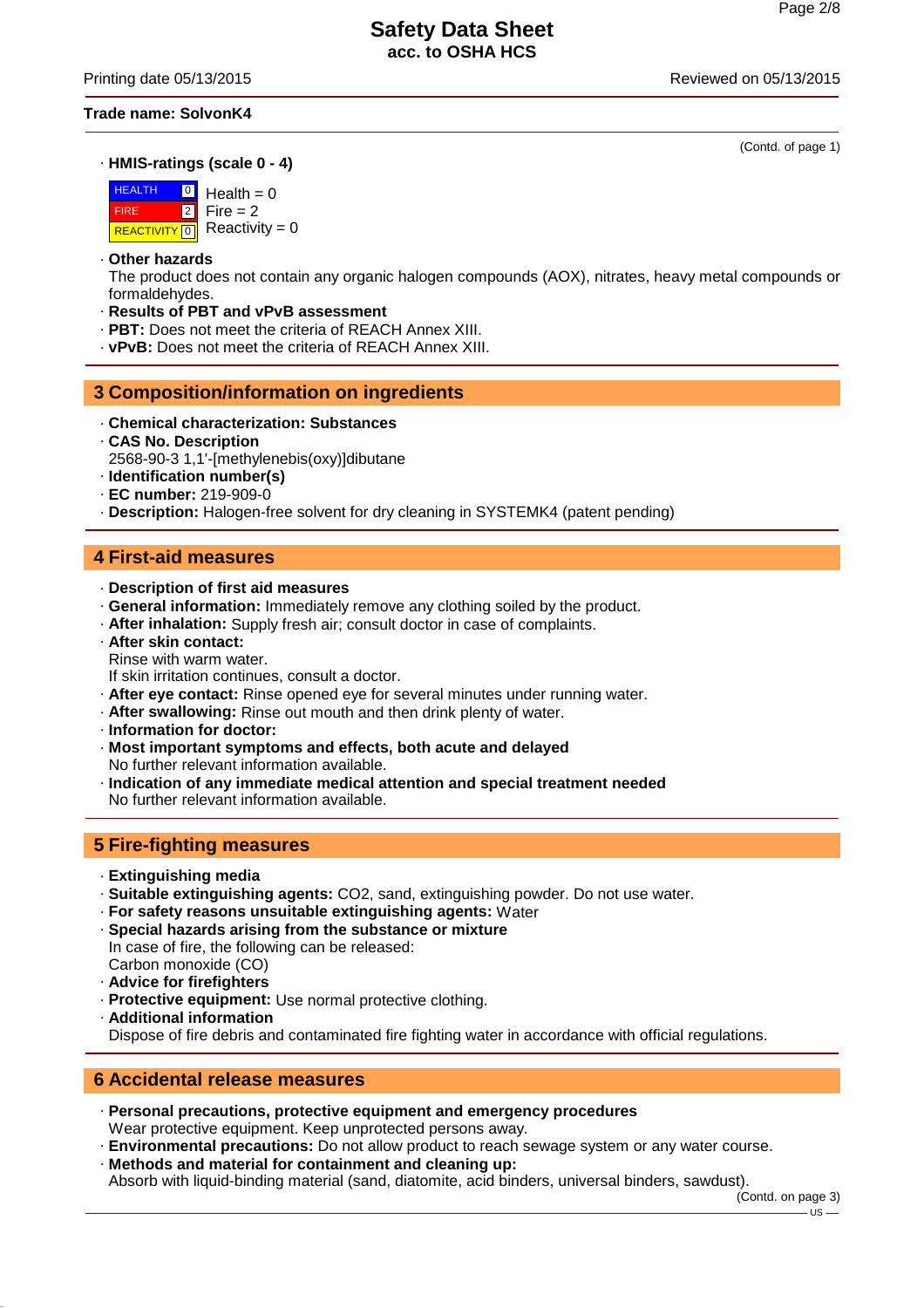Printing date 05/13/2015 Reviewed on 05/13/2015

(Contd. of page 2)

#### **Trade name: SolvonK4**

# · **Reference to other sections**

No dangerous substances are released. See Section 7 for information on safe handling. See Section 8 for information on personal protection equipment. See Section 13 for disposal information.

# **7 Handling and storage**

- · **Handling:**
- · **Precautions for safe handling** Keep receptacles tightly sealed.
- · **Information about protection against explosions and fires:** No special measures required.
- · **Conditions for safe storage, including any incompatibilities**
- · **Storage:**
- · **Requirements to be met by storerooms and receptacles:** Store only in the original receptacle.
- · **Information about storage in one common storage facility:** Not required.
- · **Further information about storage conditions:** Store in dry conditions.
- · **Specific end use(s)** No further relevant information available.

### \* **8 Exposure controls/personal protection**

- · **Additional information about design of technical systems:** No further data; see item 7.
- · **Control parameters**
- · **Components with limit values that require monitoring at the workplace:** Not required.
- · **Additional information:** The lists that were valid during the creation were used as basis.
- · **Exposure controls**
- · **Personal protective equipment:**

· **General protective and hygienic measures:** The usual precautionary measures for handling chemicals should be followed. Keep away from foodstuffs, beverages and feed. Avoid contact with the eyes. Do not eat or drink while working. Wash hands before breaks and at the end of work. · **Breathing equipment:** Not required.

· **Protection of hands:**



Protective gloves

### · **Material of gloves**

PVC or PE gloves

Recommended thickness of the material: ≥ 0.4 mm

· **Penetration time of glove material**

The exact break trough time has to be found out by the manufacturer of the protective gloves and has to be observed.

- · **Not suitable are gloves made of the following materials:** Leather gloves Strong gloves
- · **Eye protection:**



Tightly sealed goggles

· **Body protection:** Solvent resistant protective clothing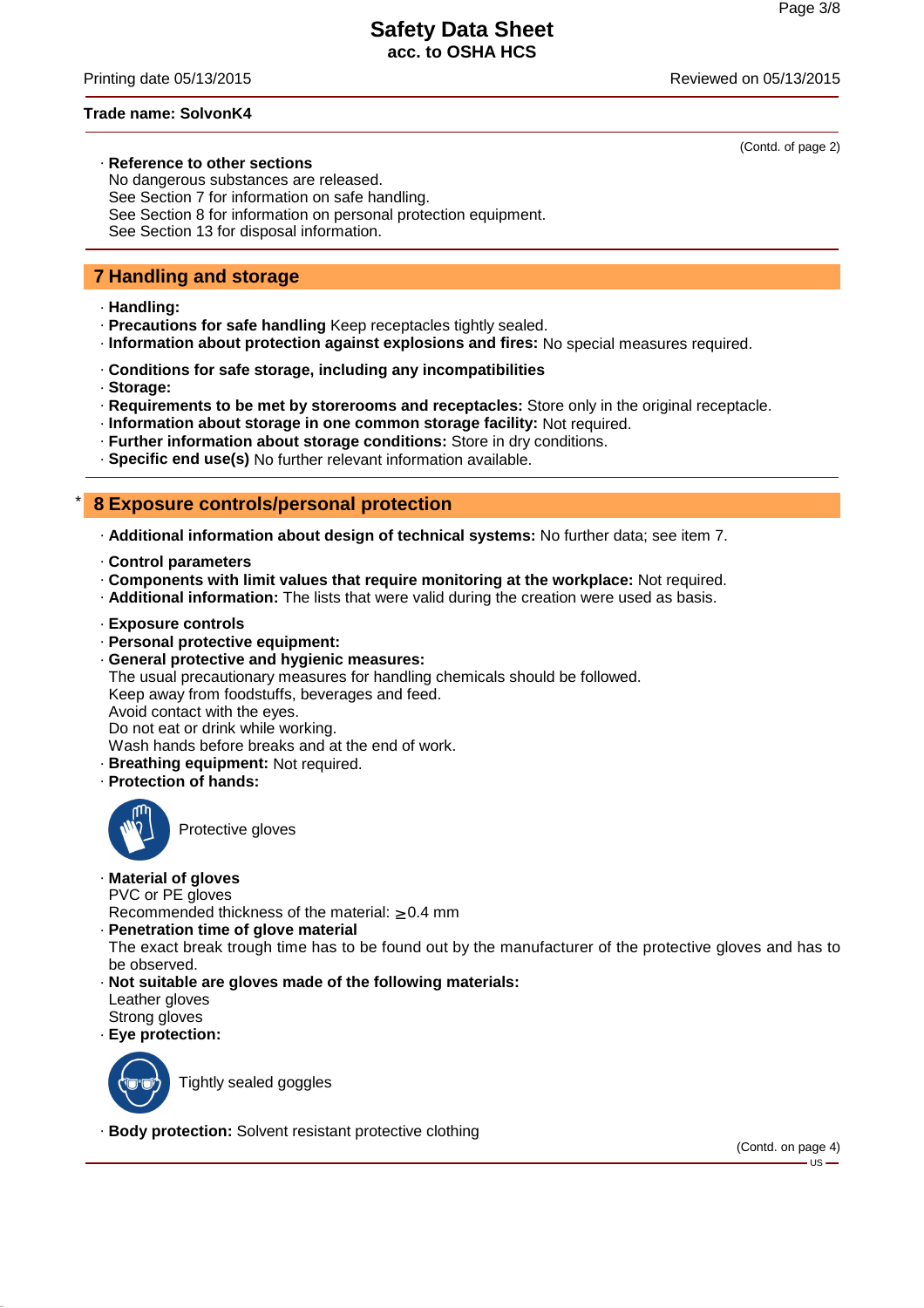### Printing date 05/13/2015 Reviewed on 05/13/2015

### **Trade name: SolvonK4**

(Contd. of page 3)

| <b>9 Physical and chemical properties</b>                   |                                                         |  |  |
|-------------------------------------------------------------|---------------------------------------------------------|--|--|
|                                                             | · Information on basic physical and chemical properties |  |  |
| · General Information<br>· Appearance:                      |                                                         |  |  |
| Form:                                                       | Fluid                                                   |  |  |
| Color:                                                      | Colorless                                               |  |  |
| · Odor:<br>Odour threshold:                                 | Characteristic                                          |  |  |
|                                                             | Not determined.                                         |  |  |
| · pH-value:                                                 | Slightly alkaline                                       |  |  |
| Change in condition<br><b>Melting point/Melting range:</b>  |                                                         |  |  |
| <b>Boiling point/Boiling range:</b>                         | -59.4 °C (-75 °F)<br>182.5 °C (361 °F)                  |  |  |
| · Flash point:                                              | 62 °C (144 °F) (ASTMD93 (PMCC))                         |  |  |
| · Flammability (solid, gaseous):                            | Not applicable.                                         |  |  |
| · Ignition temperature:                                     |                                                         |  |  |
| <b>Decomposition temperature:</b>                           | Not determined.                                         |  |  |
| · Auto igniting:                                            | Not determined.                                         |  |  |
| · Danger of explosion:                                      | Product does not present an explosion hazard.           |  |  |
| · Explosion limits:                                         |                                                         |  |  |
| Lower:                                                      | $0.65$ Vol %                                            |  |  |
| Upper:                                                      | 23.6 Vol %                                              |  |  |
| · Vapor pressure at 20 °C (68 °F):                          | 0.79 hPa (1 mm Hg)                                      |  |  |
| $\cdot$ Density at 20 °C (68 °F):                           | $0.835$ g/cm <sup>3</sup> (6.968 lbs/gal)               |  |  |
| · Relative density<br>· Vapour density                      | Not determined.<br>Not determined.                      |  |  |
| · Evaporation rate                                          | 5,54 (Butylacetat = $1$ )                               |  |  |
| · Solubility in / Miscibility with                          |                                                         |  |  |
| Water at 20 °C (68 °F):                                     | 0.003 g/l (DIN EN ISO 9377)                             |  |  |
|                                                             | 222,5 mg/l (OECD 105)                                   |  |  |
| - Partition coefficient (n-octanol/water): $Log Kow = 2.75$ |                                                         |  |  |
| · Viscosity:                                                |                                                         |  |  |
| <b>Dynamic:</b>                                             | Not determined.                                         |  |  |
| Kinematic at 25 °C (77 °F):<br><b>Organic solvents:</b>     | 1.18 $mm^{2}/s$<br>100.0 $%$                            |  |  |
| · Other information                                         | No further relevant information available.              |  |  |
| · Additional information                                    | M=160,26 g/mol                                          |  |  |
|                                                             |                                                         |  |  |

# **10 Stability and reactivity**

· **Reactivity**

· **Chemical stability**

· **Thermal decomposition / conditions to be avoided:**

No decomposition if used according to specifications.

- · **Possibility of hazardous reactions** Reacts with strong acids and oxidizing agents.
- · **Conditions to avoid** No further relevant information available.
- · **Incompatible materials:** No further relevant information available.
- · **Hazardous decomposition products:**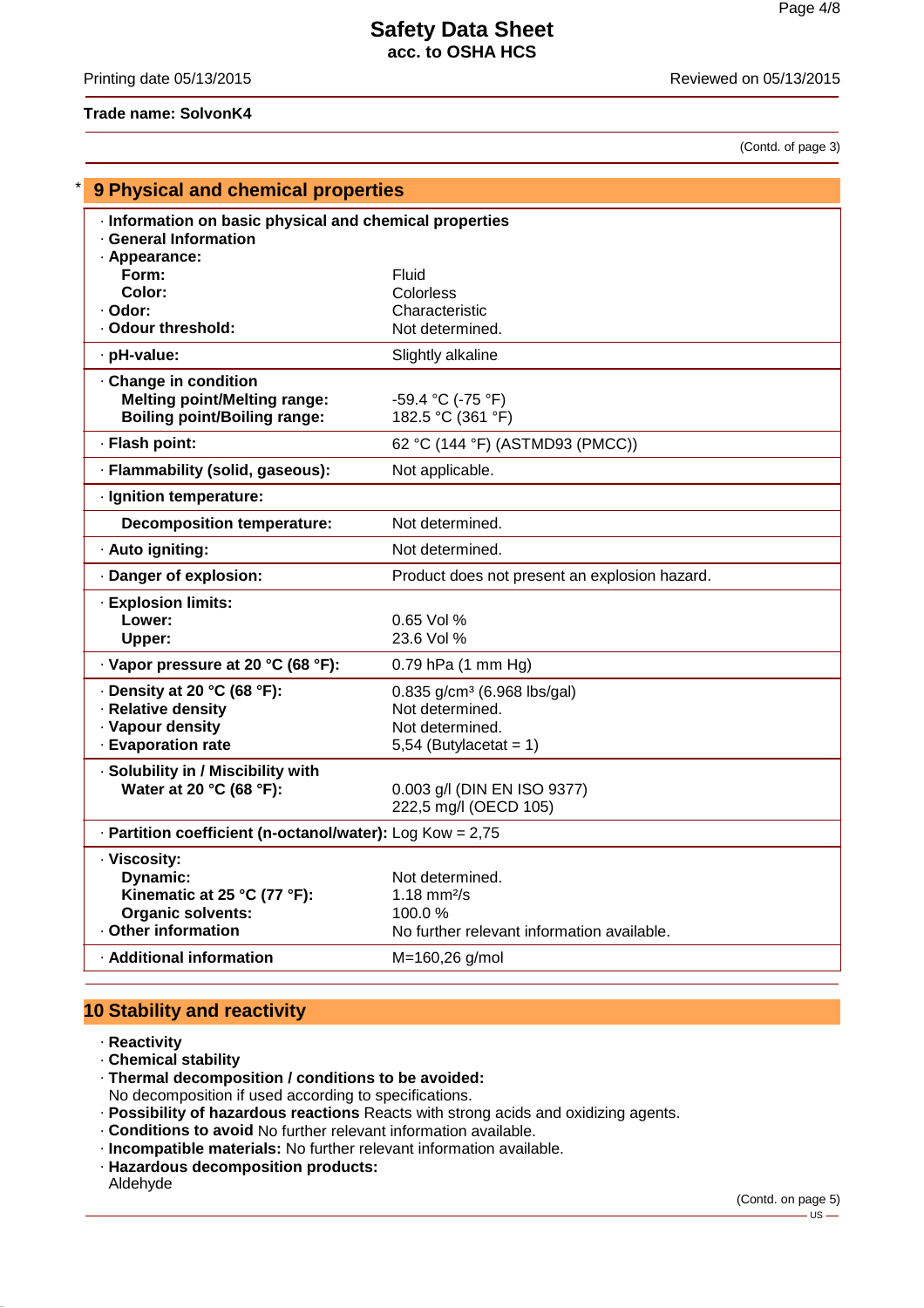Printing date 05/13/2015 Reviewed on 05/13/2015

(Contd. of page 4)

#### **Trade name: SolvonK4**

Carbon monoxide

### **11 Toxicological information**

### · **Information on toxicological effects**

· **Acute toxicity:**

| . LD/LC50 values that are relevant for classification: |         |                                                   |  |  |
|--------------------------------------------------------|---------|---------------------------------------------------|--|--|
| 2568-90-3 1,1'-[methylenebis(oxy)]dibutane             |         |                                                   |  |  |
| Oral                                                   | LD-50   | 6873 mg/kg (rat) (OECD TG 401)                    |  |  |
| Dermal                                                 | $LD-50$ | >2000 mg/kg (rat)                                 |  |  |
|                                                        |         | Inhalative NOAEL (90d) 3.12789 mg/l/6 h/day (rat) |  |  |

- · **Primary irritant effect:**
- · **on the skin:** No irritant effect.
- · **on the eye:** No irritating effect.
- · **Sensitization:** No sensitizing effects known.
- · **Additional toxicological information:**
- · **Carcinogenic categories**

#### · **IARC (International Agency for Research on Cancer)**

Substance is not listed.

#### · **NTP (National Toxicology Program)**

Substance is not listed.

### · **OSHA-Ca (Occupational Safety & Health Administration)**

Substance is not listed.

# **12 Ecological information**

- · **Toxicity**
- · **Aquatic toxicity:** No further relevant information available.
- · **Persistence and degradability** 40-50% biodegredable, 34 d
- · **Behavior in environmental systems:**
- · **Bioaccumulative potential** bioconcentration factor (BCF) = 30,38 Log Kow 2,75
- · **Mobility in soil** No further relevant information available.
- · **Additional ecological information:**
- · **General notes:**

Do not allow undiluted product or large quantities of it to reach ground water, water course or sewage system.

The product may not be released into the environment without control.

- · **Results of PBT and vPvB assessment**
- · **PBT:** Does not meet the criteria of REACH Annex XIII.
- · **vPvB:** Does not meet the criteria of REACH Annex XIII.
- · **Other adverse effects** No further relevant information available.

### **13 Disposal considerations**

- · **Waste treatment methods**
- · **Recommendation:** Dispose of in accordance with local, state, and federal Regulations.
- · **Uncleaned packagings:**
- · **Recommendation:** Disposal must be made according to official regulations.

(Contd. on page 6) - US ·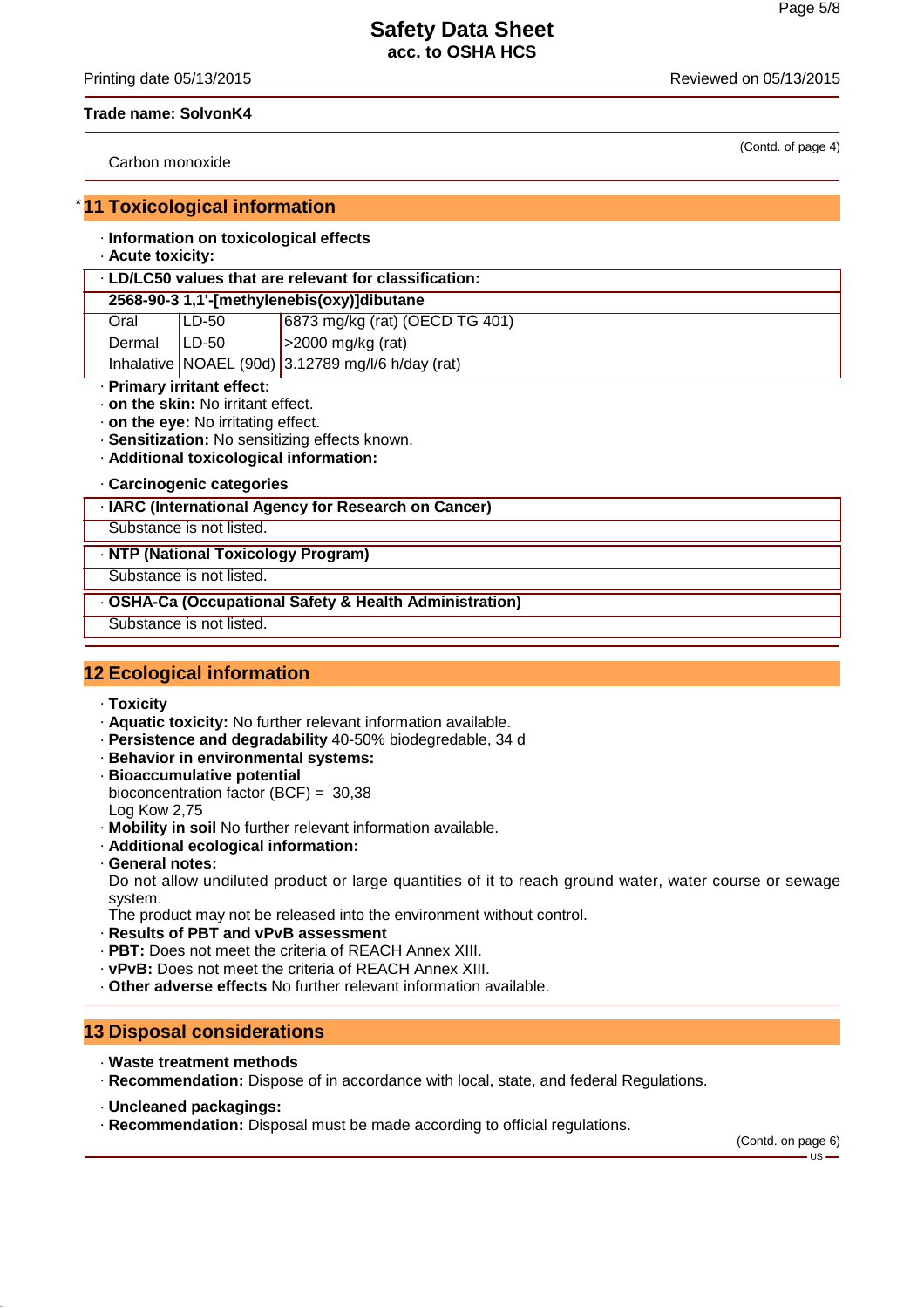Printing date 05/13/2015 **Reviewed on 05/13/2015** 

## **Trade name: SolvonK4**

(Contd. of page 5)

| <b>14 Transport information</b>                                              |                                                                                                                                            |  |  |
|------------------------------------------------------------------------------|--------------------------------------------------------------------------------------------------------------------------------------------|--|--|
| - UN-Number<br>· DOT, ADR, ADN, IMDG, IATA                                   | Void                                                                                                                                       |  |  |
| · UN proper shipping name<br>· DOT, ADR, ADN, IMDG, IATA                     | Void                                                                                                                                       |  |  |
| · Transport hazard class(es)                                                 |                                                                                                                                            |  |  |
| · DOT                                                                        | Class combustible liquid, Packing group III for quantities of<br>450 liters (119 gallons) or more; not regulated for smaller<br>quantities |  |  |
|                                                                              | Possible Shipping Description(s):                                                                                                          |  |  |
| · Class                                                                      | Combustible liquid, n.o.s. (Dibutoxymethane)<br>NA 1993 III<br>CBL -                                                                       |  |  |
|                                                                              | Void<br>_____________________________                                                                                                      |  |  |
| · ADR, ADN, IMDG, IATA<br>. Class                                            | Void                                                                                                                                       |  |  |
| · Packing group<br>· DOT, ADR, IMDG, IATA                                    | Void                                                                                                                                       |  |  |
| · Environmental hazards:<br>· Marine pollutant:                              | <b>No</b>                                                                                                                                  |  |  |
| · Special precautions for user                                               | Not applicable.                                                                                                                            |  |  |
| · Transport in bulk according to Annex II of<br>MARPOL73/78 and the IBC Code | Not applicable.                                                                                                                            |  |  |
| · UN "Model Regulation":                                                     |                                                                                                                                            |  |  |

# \* **15 Regulatory information**

· **Safety, health and environmental regulations/legislation specific for the substance or mixture** · **Sara**

| · Section 355 (extremely hazardous substances):               |
|---------------------------------------------------------------|
| Substance is not listed.                                      |
| · Section 313 (Specific toxic chemical listings):             |
| Substance is not listed.                                      |
| · TSCA (Toxic Substances Control Act):                        |
| Substance is listed.                                          |
| · Proposition 65                                              |
| Chemicals known to cause cancer:                              |
| Substance is not listed.                                      |
| . Chemicals known to cause reproductive toxicity for females: |
| Substance is not listed.                                      |
| . Chemicals known to cause reproductive toxicity for males:   |
| Substance is not listed.                                      |
| Chemicals known to cause developmental toxicity:              |
| Substance is not listed.                                      |
| Cancerogenity categories                                      |
| · EPA (Environmental Protection Agency)                       |
| Substance is not listed.                                      |
| (Contd. on page 7)                                            |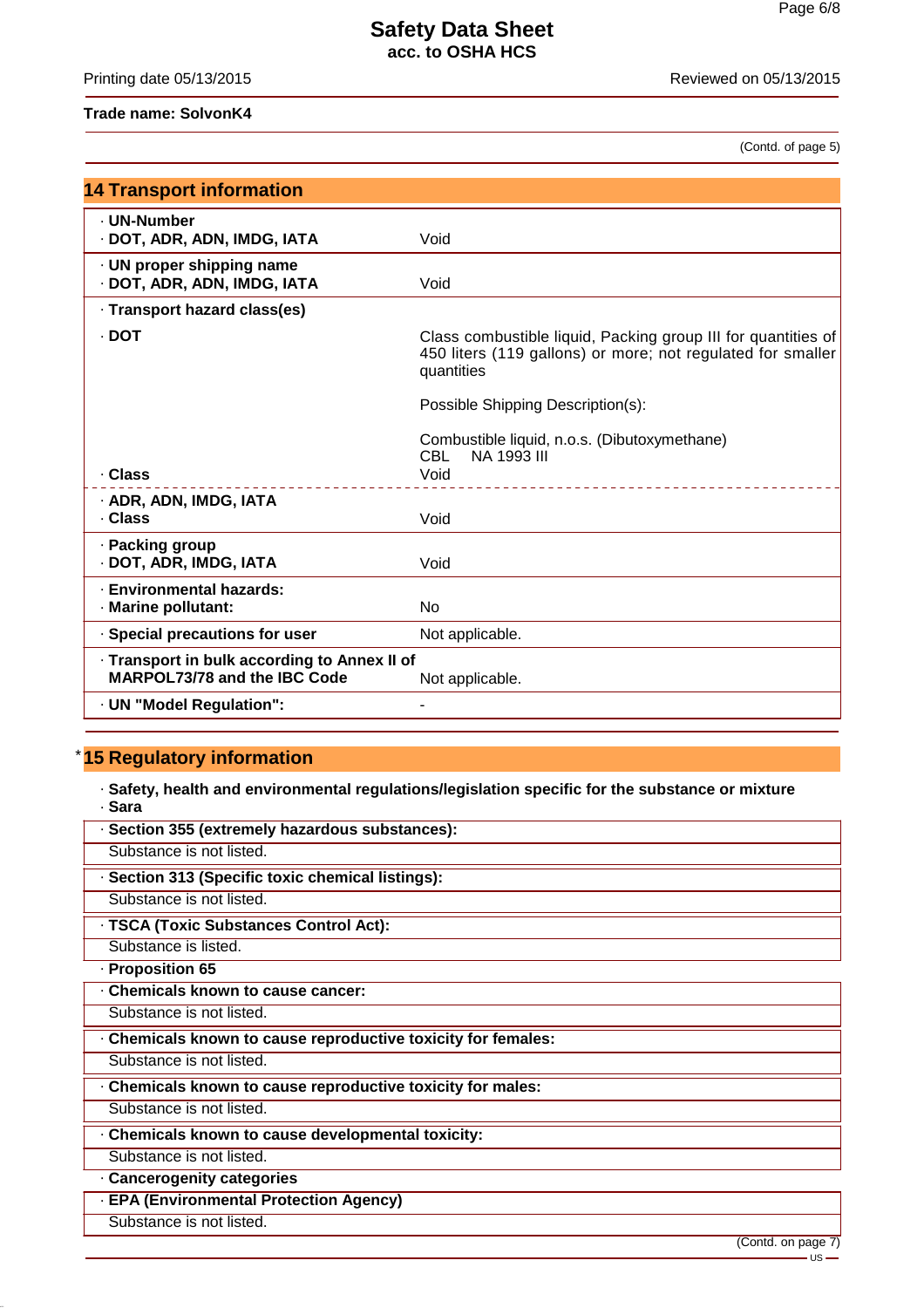Printing date 05/13/2015 Reviewed on 05/13/2015

#### **Trade name: SolvonK4**

| (Contd. of page 6)                                                                                                                                                                                                                                                                                                                                                                                                                                                                                                                                                                                  |
|-----------------------------------------------------------------------------------------------------------------------------------------------------------------------------------------------------------------------------------------------------------------------------------------------------------------------------------------------------------------------------------------------------------------------------------------------------------------------------------------------------------------------------------------------------------------------------------------------------|
| · TLV (Threshold Limit Value established by ACGIH)                                                                                                                                                                                                                                                                                                                                                                                                                                                                                                                                                  |
| Substance is not listed.                                                                                                                                                                                                                                                                                                                                                                                                                                                                                                                                                                            |
| · MAK (German Maximum Workplace Concentration)                                                                                                                                                                                                                                                                                                                                                                                                                                                                                                                                                      |
| Substance is not listed.                                                                                                                                                                                                                                                                                                                                                                                                                                                                                                                                                                            |
| · NIOSH-Ca (National Institute for Occupational Safety and Health)                                                                                                                                                                                                                                                                                                                                                                                                                                                                                                                                  |
| Substance is not listed.                                                                                                                                                                                                                                                                                                                                                                                                                                                                                                                                                                            |
| · Canadien Substances Listings:                                                                                                                                                                                                                                                                                                                                                                                                                                                                                                                                                                     |
| · Canadien Domestic Substances List (DSL):                                                                                                                                                                                                                                                                                                                                                                                                                                                                                                                                                          |
| Substance is listed.                                                                                                                                                                                                                                                                                                                                                                                                                                                                                                                                                                                |
| · Canadien Ingredient disclosure list (limit 0.1%)                                                                                                                                                                                                                                                                                                                                                                                                                                                                                                                                                  |
| Substance is listed.                                                                                                                                                                                                                                                                                                                                                                                                                                                                                                                                                                                |
| · Canadien Ingredient disclosure list (limit 1%)                                                                                                                                                                                                                                                                                                                                                                                                                                                                                                                                                    |
| Substance is not listed.                                                                                                                                                                                                                                                                                                                                                                                                                                                                                                                                                                            |
| GHS label elements<br>The substance is classified and labeled according to the Globally Harmonized System (GHS).<br>· Hazard pictograms Void<br>· Signal word Warning<br>· Hazard statements<br>Combustible liquid.<br>· Precautionary statements<br>Keep away from flames and hot surfaces. - No smoking.<br>Wear protective gloves / eye protection / face protection.<br>In case of fire: Use for extinction: CO2, powder or water spray.<br>Store in a well-ventilated place. Keep cool.<br>Dispose of contents/container in accordance with local/regional/national/international regulations. |
| · National regulations:                                                                                                                                                                                                                                                                                                                                                                                                                                                                                                                                                                             |
| Taahniaal inatuustiana (air):                                                                                                                                                                                                                                                                                                                                                                                                                                                                                                                                                                       |

#### · **Technical instructions (air):**

· **Chemical safety assessment:** A Chemical Safety Assessment has not been carried out.

#### **16 Other information**

This information is based on our present knowledge. However, this shall not constitute a guarantee for any specific product features and shall not establish a legally valid contractual relationship.

The information of Items 4 through 8 and 10 through 12 partially refers not to the use and the proper application of the product (see Directions for Use/Product Information) but to the release of larger quantities in the case of accidents and irregularities.

The information exclusively describes the safety requirements of the product(s) and is based on the present state of our experience.

Non-ionic tensides can have varying characteristics and classifications despite same CAS-No.

#### · **Department issuing SDS:**

Departent TQM Herr Heiko Schmidt +49 (0) 611/9271-144

· **Contact:** Herr Heiko Schmidt

· **Date of preparation / last revision** 05/13/2015 / 6

· **Abbreviations and acronyms:**

ADR: Accord européen sur le transport des marchandises dangereuses par Route (European Agreement concerning the International Carriage of Dangerous Goods by Road)

DOT: US Department of Transportation

ACGIH: American Conference of Governmental Industrial Hygienists

EINECS: European Inventory of Existing Commercial Chemical Substances CAS: Chemical Abstracts Service (division of the American Chemical Society)

NFPA: National Fire Protection Association (USA)

HMIS: Hazardous Materials Identification System (USA)